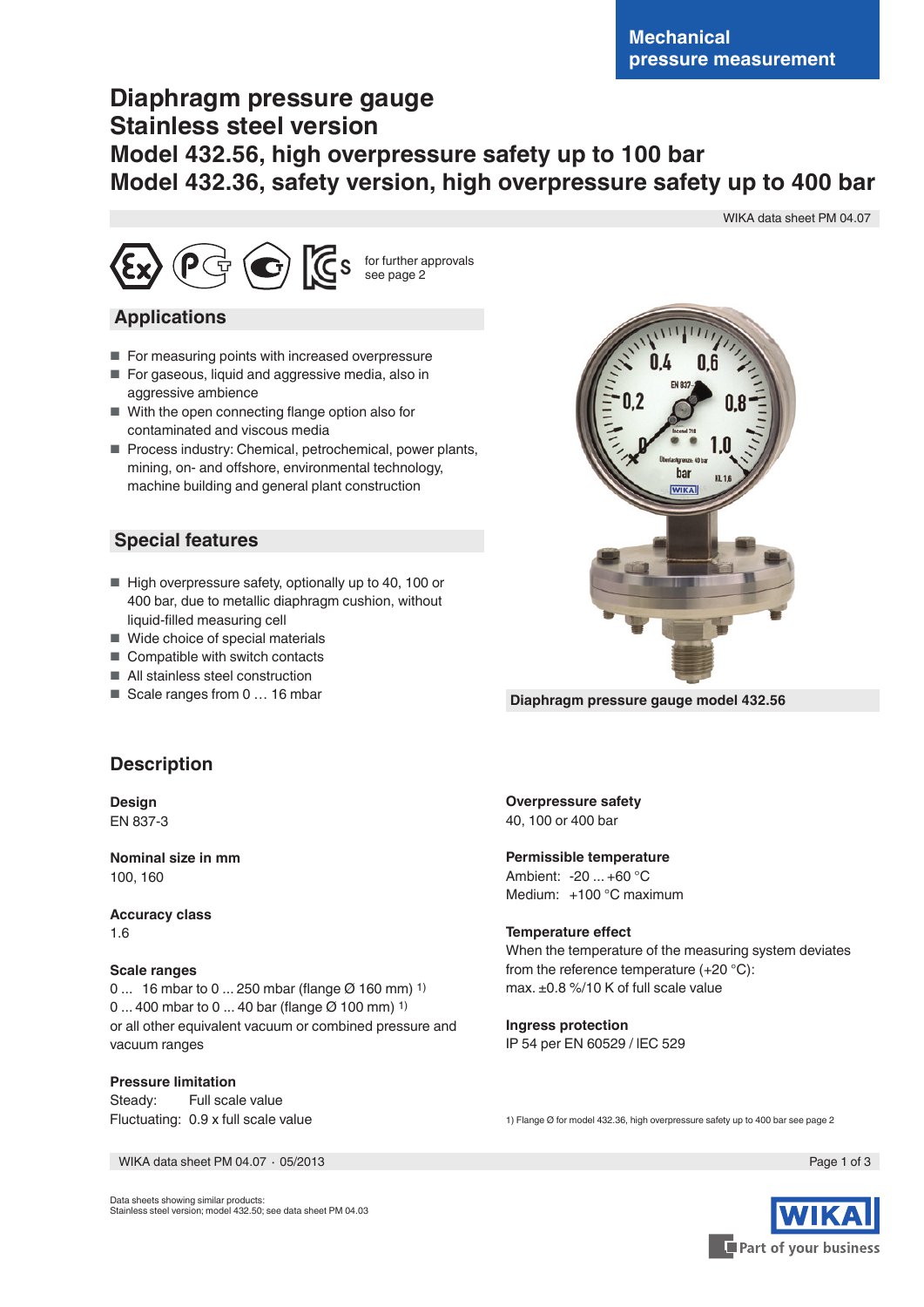# **Standard version**

#### **Process connection with lower measuring flange**

Stainless steel, G  $\frac{1}{2}$  B (male), 27 mm flats

#### **Pressure element**

≤ 0.25 bar: Stainless steel > 0.25 bar: NiCr-alloy (Inconel)

#### **Pressure chamber sealing** FPM/FKM

### **Movement**

Stainless steel

**Dial** Aluminium, white, black lettering

**Pointer** Adjustable pointer, aluminium, black

#### **Case**

Stainless steel, gauges with liquid filling with compensating valve to vent case Model 432.56: with blow-out device Model 432.36: safety version with solid baffle wall and blow-out back

#### **Upper measuring flange**

≤ 0.25 bar: Chrome steel > 0.25 bar: Stainless steel

**Window** Laminated safety glass

**Bezel ring** Cam ring (bayonet type), stainless steel

# **CE conformity**

**Pressure equipment directive** 97/23/EC, PS > 200 bar, module A, pressure accessory

**ATEX directive** 1) 94/9/EC, II 2 GD c TX

1) Option

### **Options**

- Other process connection
- Sealings (model 910.17, see data sheet AC 09.08)
- Liquid filling (models 433.56, 433.36, ingress protection IP 65)
- Vacuum safe to -1 bar
- Max. medium temperature +200 °C
- **Permissible ambient temperature -40 ... +60 °C (silicone** oil filling)
- Higher indication accuracy, class 1.0
- Open connecting flanges per DIN/ASME, DN 15 to DN 80 (preferred nominal widths DN 25 and 50 or DN 1" and 2" per data sheet IN 00.10)
- Wetted parts made of special materials, high overpressure safety up to 10 bar (flange Ø 160 mm) or 40 bar (flange Ø 100 mm): PTFE (models 452.56, 452.36), Hastelloy, Monel, nickel, tantalum, titanium (accuracy class 2.5)
- Additional wall bracket for model 432.36, high overpressure safety up to 400 bar
- Pressure gauge with switch contacts, see data sheet PV 24.07
- Pressure gauge with electrical output signal, see model PGT43HP, data sheet PV 14.07

# **Special version**

#### **Model 432.36 high overpressure safety up to 400 bar** Scale ranges:

0 ... 25 mbar to 0 ... 250 mbar (flange Ø 190 mm) 0 ... 400 mbar to 0 ... 40 bar (flange Ø 120 mm) Flange connecting screws: Steel, corrosion-protected

Note: For increased vibration loads  $(> 0.5 q)$  use an additional wall bracket (see options).

# **Approvals**

- **GOST**, metrology/measurement technology, Russia
- **GOST-R**, import certificate, Russia
- KOSHA, ignition protection type "i" intrinsic safety, South Korea
- CRN, safety (e.g. electr. safety, overpressure, ...), Canada

### **Certificates** 1)

- 2.2 test report per EN 10204 (e.g. state-of-the-art manufacturing, material proof, indication accuracy)
- 3.1 inspection certificate per EN 10204 (e.g. material proof wetted parts metal component, indication accuracy)

1) Option

Approvals and certificates, see website